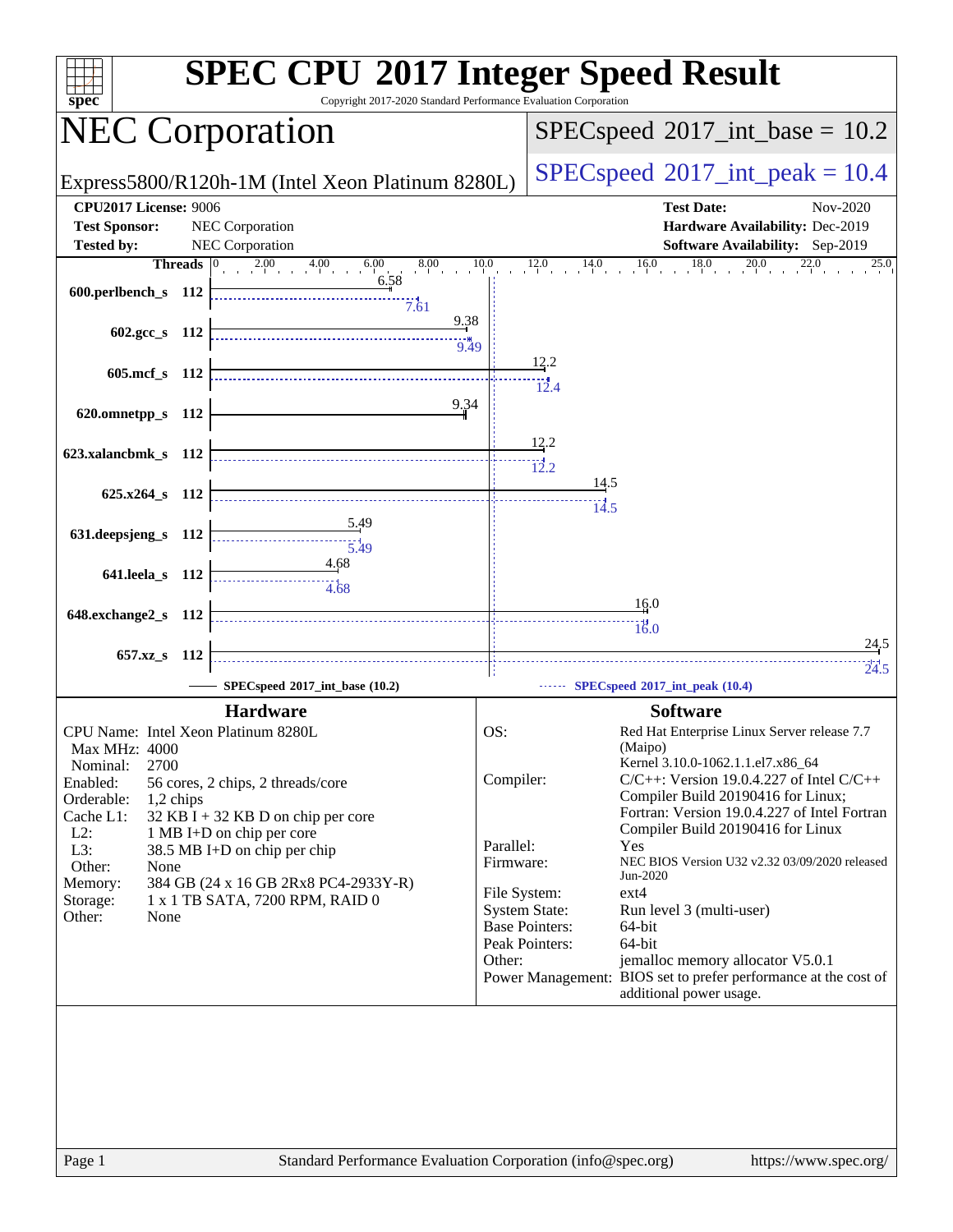

Copyright 2017-2020 Standard Performance Evaluation Corporation

# NEC Corporation

 $SPECspeed^{\circledcirc}2017\_int\_base = 10.2$  $SPECspeed^{\circledcirc}2017\_int\_base = 10.2$ 

Express5800/R120h-1M (Intel Xeon Platinum 8280L)  $\left|$  [SPECspeed](http://www.spec.org/auto/cpu2017/Docs/result-fields.html#SPECspeed2017intpeak)®[2017\\_int\\_peak = 1](http://www.spec.org/auto/cpu2017/Docs/result-fields.html#SPECspeed2017intpeak)0.4

**[Test Sponsor:](http://www.spec.org/auto/cpu2017/Docs/result-fields.html#TestSponsor)** NEC Corporation **[Hardware Availability:](http://www.spec.org/auto/cpu2017/Docs/result-fields.html#HardwareAvailability)** Dec-2019

**[CPU2017 License:](http://www.spec.org/auto/cpu2017/Docs/result-fields.html#CPU2017License)** 9006 **[Test Date:](http://www.spec.org/auto/cpu2017/Docs/result-fields.html#TestDate)** Nov-2020 **[Tested by:](http://www.spec.org/auto/cpu2017/Docs/result-fields.html#Testedby)** NEC Corporation **[Software Availability:](http://www.spec.org/auto/cpu2017/Docs/result-fields.html#SoftwareAvailability)** Sep-2019

### **[Results Table](http://www.spec.org/auto/cpu2017/Docs/result-fields.html#ResultsTable)**

|                                            | <b>Base</b>    |                |             |                |       |                | <b>Peak</b> |                |                |              |                |              |                |              |
|--------------------------------------------|----------------|----------------|-------------|----------------|-------|----------------|-------------|----------------|----------------|--------------|----------------|--------------|----------------|--------------|
| <b>Benchmark</b>                           | <b>Threads</b> | <b>Seconds</b> | Ratio       | <b>Seconds</b> | Ratio | <b>Seconds</b> | Ratio       | <b>Threads</b> | <b>Seconds</b> | <b>Ratio</b> | <b>Seconds</b> | <b>Ratio</b> | <b>Seconds</b> | <b>Ratio</b> |
| $600.$ perlbench $\mathsf{S}$              | 112            | 270            | 6.58        | 267            | 6.64  | 270            | 6.58        | 112            | 233            | 7.62         | 233            | 7.61         | 234            | 7.60         |
| $602.\text{gcc}\_\text{s}$                 | 112            | 424            | 9.38        | 425            | 9.37  | 424            | 9.38        | 112            | 419            | 9.49         | 423            | 9.42         | 418            | 9.54         |
| $605$ .mcf s                               | 112            | 386            | 12.2        | 385            | 12.3  | 386            | 12.2        | 112            | 381            | 12.4         | 381            | 12.4         | 382            | 12.4         |
| 620.omnetpp_s                              | 112            | 175            | 9.34        | 174            | 9.38  | 176            | 9.28        | 112            | 175            | 9.34         | 174            | 9.38         | 176            | 9.28         |
| 623.xalancbmk s                            | 112            | 116            | 12.2        | 116            | 12.2  | 116            | 12.2        | 112            | 116            | 12.2         | 116            | 12.2         | 116            | 2.2          |
| 625.x264 s                                 | 112            | 122            | 14.5        | 122            | 14.5  | 122            | 14.5        | 112            | 122            | 14.5         | 122            | 14.5         | 122            | 14.5         |
| 631.deepsjeng_s                            | 112            | 261            | 5.49        | 261            | 5.49  | 261            | 5.49        | 112            | 261            | 5.49         | 261            | 5.49         | 261            | 5.49         |
| 641.leela s                                | 112            | 365            | 4.68        | 364            | 4.68  | 366            | 4.67        | 112            | 364            | 4.68         | 364            | 4.68         | 364            | 4.68         |
| 648.exchange2_s                            | 112            | 184            | <b>16.0</b> | 183            | 16.0  | 185            | 15.9        | 112            | 185            | 15.9         | 184            | <b>16.0</b>  | 183            | 16.0         |
| $657.xz$ s                                 | 112            | 253            | 24.5        | 253            | 24.5  | 252            | 24.5        | 112            | 252            | 24.5         | 252            | 24.5         | 255            | 24.2         |
| $SPECspeed^{\circ}2017$ int base =<br>10.2 |                |                |             |                |       |                |             |                |                |              |                |              |                |              |

**[SPECspeed](http://www.spec.org/auto/cpu2017/Docs/result-fields.html#SPECspeed2017intpeak)[2017\\_int\\_peak =](http://www.spec.org/auto/cpu2017/Docs/result-fields.html#SPECspeed2017intpeak) 10.4**

Results appear in the [order in which they were run.](http://www.spec.org/auto/cpu2017/Docs/result-fields.html#RunOrder) Bold underlined text [indicates a median measurement](http://www.spec.org/auto/cpu2017/Docs/result-fields.html#Median).

### **[Operating System Notes](http://www.spec.org/auto/cpu2017/Docs/result-fields.html#OperatingSystemNotes)**

Stack size set to unlimited using "ulimit -s unlimited"

### **[Environment Variables Notes](http://www.spec.org/auto/cpu2017/Docs/result-fields.html#EnvironmentVariablesNotes)**

Environment variables set by runcpu before the start of the run: KMP\_AFFINITY = "granularity=fine,scatter" LD\_LIBRARY\_PATH = "/home/cpu2017/lib/intel64:/home/cpu2017/je5.0.1-64" OMP\_STACKSIZE = "192M"

### **[General Notes](http://www.spec.org/auto/cpu2017/Docs/result-fields.html#GeneralNotes)**

 Binaries compiled on a system with 1x Intel Core i9-7900X CPU + 32GB RAM memory using Redhat Enterprise Linux 7.5 Transparent Huge Pages enabled by default Prior to runcpu invocation Filesystem page cache synced and cleared with: sync; echo 3 > /proc/sys/vm/drop\_caches

 NA: The test sponsor attests, as of date of publication, that CVE-2017-5754 (Meltdown) is mitigated in the system as tested and documented. Yes: The test sponsor attests, as of date of publication, that CVE-2017-5753 (Spectre variant 1) is mitigated in the system as tested and documented. Yes: The test sponsor attests, as of date of publication, that CVE-2017-5715 (Spectre variant 2) is mitigated in the system as tested and documented.

jemalloc, a general purpose malloc implementation

**(Continued on next page)**

|  | Page 2 | Standard Performance Evaluation Corporation (info@spec.org) | https://www.spec.org/ |
|--|--------|-------------------------------------------------------------|-----------------------|
|--|--------|-------------------------------------------------------------|-----------------------|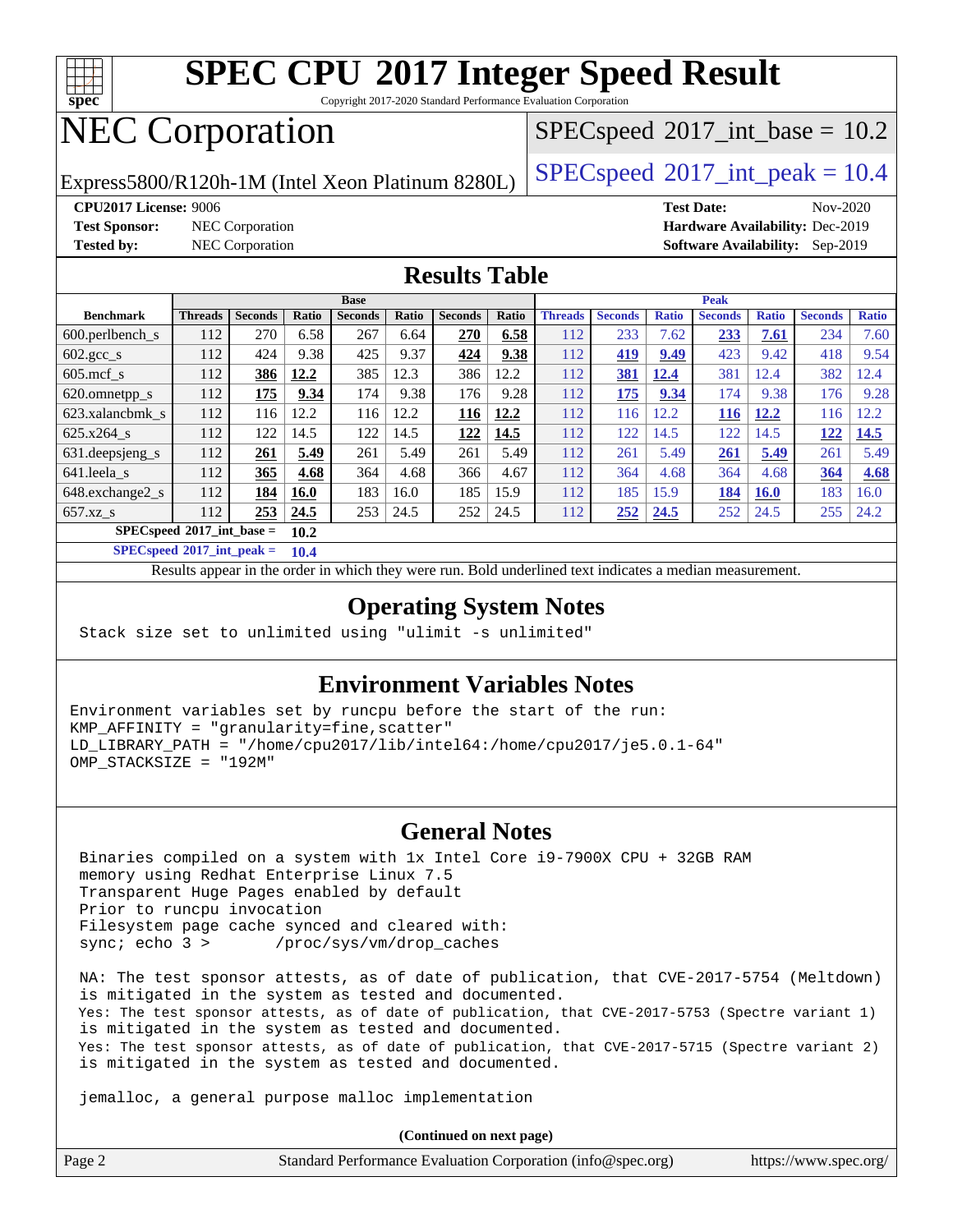

Copyright 2017-2020 Standard Performance Evaluation Corporation

# NEC Corporation

 $SPECspeed^{\circ}2017\_int\_base = 10.2$  $SPECspeed^{\circ}2017\_int\_base = 10.2$ 

Express5800/R120h-1M (Intel Xeon Platinum 8280L)  $\left|$  [SPECspeed](http://www.spec.org/auto/cpu2017/Docs/result-fields.html#SPECspeed2017intpeak)®[2017\\_int\\_peak = 1](http://www.spec.org/auto/cpu2017/Docs/result-fields.html#SPECspeed2017intpeak)0.4

**[Test Sponsor:](http://www.spec.org/auto/cpu2017/Docs/result-fields.html#TestSponsor)** NEC Corporation **[Hardware Availability:](http://www.spec.org/auto/cpu2017/Docs/result-fields.html#HardwareAvailability)** Dec-2019 **[Tested by:](http://www.spec.org/auto/cpu2017/Docs/result-fields.html#Testedby)** NEC Corporation **[Software Availability:](http://www.spec.org/auto/cpu2017/Docs/result-fields.html#SoftwareAvailability)** Sep-2019

**[CPU2017 License:](http://www.spec.org/auto/cpu2017/Docs/result-fields.html#CPU2017License)** 9006 **[Test Date:](http://www.spec.org/auto/cpu2017/Docs/result-fields.html#TestDate)** Nov-2020

#### **[General Notes \(Continued\)](http://www.spec.org/auto/cpu2017/Docs/result-fields.html#GeneralNotes)**

 built with the RedHat Enterprise 7.5, and the system compiler gcc 4.8.5 sources available from jemalloc.net or <https://github.com/jemalloc/jemalloc/releases>

### **[Platform Notes](http://www.spec.org/auto/cpu2017/Docs/result-fields.html#PlatformNotes)**

Page 3 Standard Performance Evaluation Corporation [\(info@spec.org\)](mailto:info@spec.org) <https://www.spec.org/> BIOS Settings: Thermal Configuration: Maximum Cooling Workload Profile: General Peak Frequency Compute Memory Patrol Scrubbing: Disabled LLC Dead Line Allocation: Disabled LLC Prefetch: Enabled Enhanced Processor Performance: Enabled Workload Profile: Custom NUMA Group Size Optimization: Flat Sysinfo program /home/cpu2017/bin/sysinfo Rev: r6365 of 2019-08-21 295195f888a3d7edb1e6e46a485a0011 running on r120h1m Wed Nov 18 17:30:09 2020 SUT (System Under Test) info as seen by some common utilities. For more information on this section, see <https://www.spec.org/cpu2017/Docs/config.html#sysinfo> From /proc/cpuinfo model name : Intel(R) Xeon(R) Platinum 8280L CPU @ 2.70GHz 2 "physical id"s (chips) 112 "processors" cores, siblings (Caution: counting these is hw and system dependent. The following excerpts from /proc/cpuinfo might not be reliable. Use with caution.) cpu cores : 28 siblings : 56 physical 0: cores 0 1 2 3 4 5 6 8 9 10 11 12 13 14 16 17 18 19 20 21 22 24 25 26 27 28 29 30 physical 1: cores 0 1 2 3 4 5 6 8 9 10 11 12 13 14 16 17 18 19 20 21 22 24 25 26 27 28 29 30 From lscpu: Architecture: x86\_64 CPU op-mode(s): 32-bit, 64-bit Little Endian CPU(s): 112 On-line CPU(s) list: 0-111 Thread(s) per core: 2 Core(s) per socket: 28 Socket(s): 2 NUMA node(s): 2 **(Continued on next page)**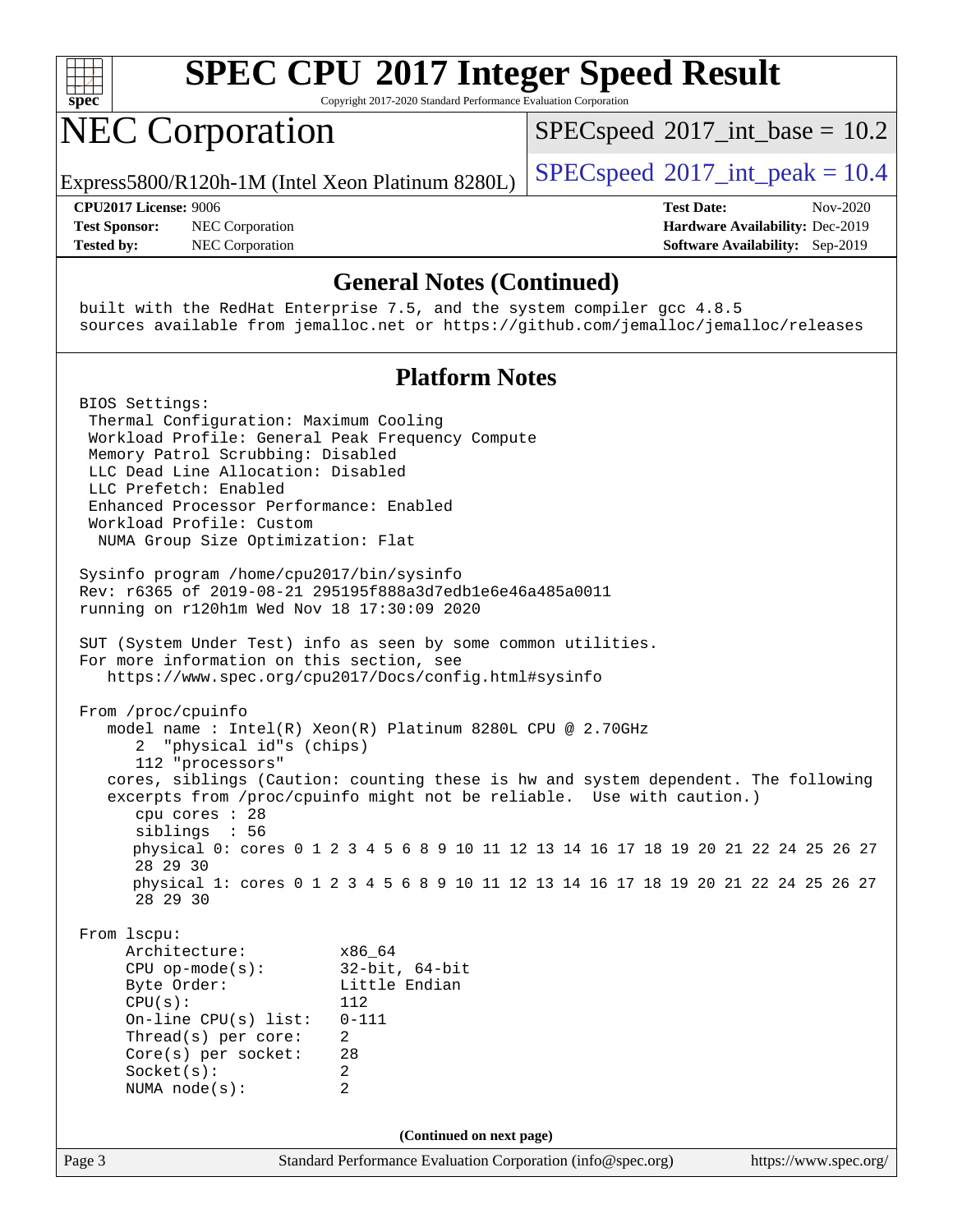

Copyright 2017-2020 Standard Performance Evaluation Corporation

# NEC Corporation

 $SPEC speed$ <sup>®</sup>[2017\\_int\\_base =](http://www.spec.org/auto/cpu2017/Docs/result-fields.html#SPECspeed2017intbase) 10.2

Express5800/R120h-1M (Intel Xeon Platinum 8280L) [SPECspeed](http://www.spec.org/auto/cpu2017/Docs/result-fields.html#SPECspeed2017intpeak)<sup>®</sup>[2017\\_int\\_peak = 1](http://www.spec.org/auto/cpu2017/Docs/result-fields.html#SPECspeed2017intpeak)0.4

**[Test Sponsor:](http://www.spec.org/auto/cpu2017/Docs/result-fields.html#TestSponsor)** NEC Corporation **[Hardware Availability:](http://www.spec.org/auto/cpu2017/Docs/result-fields.html#HardwareAvailability)** Dec-2019 **[Tested by:](http://www.spec.org/auto/cpu2017/Docs/result-fields.html#Testedby)** NEC Corporation **[Software Availability:](http://www.spec.org/auto/cpu2017/Docs/result-fields.html#SoftwareAvailability)** Sep-2019

**[CPU2017 License:](http://www.spec.org/auto/cpu2017/Docs/result-fields.html#CPU2017License)** 9006 **[Test Date:](http://www.spec.org/auto/cpu2017/Docs/result-fields.html#TestDate)** Nov-2020

#### **[Platform Notes \(Continued\)](http://www.spec.org/auto/cpu2017/Docs/result-fields.html#PlatformNotes)**

| Vendor ID:                                       | GenuineIntel                                                                                                                                                                    |  |  |  |  |  |  |
|--------------------------------------------------|---------------------------------------------------------------------------------------------------------------------------------------------------------------------------------|--|--|--|--|--|--|
| CPU family:                                      | 6                                                                                                                                                                               |  |  |  |  |  |  |
| Model:                                           | 85                                                                                                                                                                              |  |  |  |  |  |  |
| Model name:                                      | $Intel(R) Xeon(R) Platinum 8280L CPU @ 2.70GHz$                                                                                                                                 |  |  |  |  |  |  |
| Stepping:                                        | 6                                                                                                                                                                               |  |  |  |  |  |  |
| CPU MHz:                                         | 2700.000                                                                                                                                                                        |  |  |  |  |  |  |
| BogoMIPS:                                        | 5400.00                                                                                                                                                                         |  |  |  |  |  |  |
| Virtualization:                                  | $VT - x$                                                                                                                                                                        |  |  |  |  |  |  |
| L1d cache:                                       | 32K                                                                                                                                                                             |  |  |  |  |  |  |
| Lli cache:                                       | 32K                                                                                                                                                                             |  |  |  |  |  |  |
| $L2$ cache:                                      | 1024K                                                                                                                                                                           |  |  |  |  |  |  |
| L3 cache:                                        | 39424K                                                                                                                                                                          |  |  |  |  |  |  |
| NUMA $node0$ $CPU(s):$                           | $0 - 27,56 - 83$                                                                                                                                                                |  |  |  |  |  |  |
| NUMA $node1$ $CPU(s):$                           | $28 - 55, 84 - 111$                                                                                                                                                             |  |  |  |  |  |  |
| Flagg:                                           | fpu vme de pse tsc msr pae mce cx8 apic sep mtrr pge mca cmov                                                                                                                   |  |  |  |  |  |  |
|                                                  | pat pse36 clflush dts acpi mmx fxsr sse sse2 ss ht tm pbe syscall nx pdpe1gb rdtscp                                                                                             |  |  |  |  |  |  |
|                                                  | lm constant_tsc art arch_perfmon pebs bts rep_good nopl xtopology nonstop_tsc                                                                                                   |  |  |  |  |  |  |
|                                                  | aperfmperf eagerfpu pni pclmulqdq dtes64 monitor ds_cpl vmx smx est tm2 ssse3 sdbg                                                                                              |  |  |  |  |  |  |
|                                                  | fma cx16 xtpr pdcm pcid dca sse4_1 sse4_2 x2apic movbe popcnt tsc_deadline_timer aes                                                                                            |  |  |  |  |  |  |
|                                                  | xsave avx f16c rdrand lahf_lm abm 3dnowprefetch epb cat_13 cdp_13 invpcid_single                                                                                                |  |  |  |  |  |  |
|                                                  | intel ppin intel pt ssbd mba ibrs ibpb stibp ibrs enhanced tpr shadow vnmi                                                                                                      |  |  |  |  |  |  |
|                                                  | flexpriority ept vpid fsgsbase tsc_adjust bmil hle avx2 smep bmi2 erms invpcid rtm                                                                                              |  |  |  |  |  |  |
|                                                  | cqm mpx rdt_a avx512f avx512dq rdseed adx smap clflushopt clwb avx512cd avx512bw                                                                                                |  |  |  |  |  |  |
|                                                  | avx512vl xsaveopt xsavec xgetbvl cqm_llc cqm_occup_llc cqm_mbm_total cqm_mbm_local                                                                                              |  |  |  |  |  |  |
|                                                  | dtherm ida arat pln pts pku ospke avx512_vnni md_clear spec_ctrl intel_stibp                                                                                                    |  |  |  |  |  |  |
| flush_11d arch_capabilities                      |                                                                                                                                                                                 |  |  |  |  |  |  |
|                                                  |                                                                                                                                                                                 |  |  |  |  |  |  |
| /proc/cpuinfo cache data                         |                                                                                                                                                                                 |  |  |  |  |  |  |
| cache size : 39424 KB                            |                                                                                                                                                                                 |  |  |  |  |  |  |
|                                                  |                                                                                                                                                                                 |  |  |  |  |  |  |
|                                                  | From numactl --hardware WARNING: a numactl 'node' might or might not correspond to a                                                                                            |  |  |  |  |  |  |
| physical chip.                                   |                                                                                                                                                                                 |  |  |  |  |  |  |
| $available: 2 nodes (0-1)$                       |                                                                                                                                                                                 |  |  |  |  |  |  |
|                                                  | node 0 cpus: 0 1 2 3 4 5 6 7 8 9 10 11 12 13 14 15 16 17 18 19 20 21 22 23 24 25 26 27                                                                                          |  |  |  |  |  |  |
|                                                  | 56 57 58 59 60 61 62 63 64 65 66 67 68 69 70 71 72 73 74 75 76 77 78 79 80 81 82 83                                                                                             |  |  |  |  |  |  |
| node 0 size: 196264 MB                           |                                                                                                                                                                                 |  |  |  |  |  |  |
| node 0 free: 191465 MB                           |                                                                                                                                                                                 |  |  |  |  |  |  |
|                                                  | node 1 cpus: 28 29 30 31 32 33 34 35 36 37 38 39 40 41 42 43 44 45 46 47 48 49 50 51 52<br>53 54 55 84 85 86 87 88 89 90 91 92 93 94 95 96 97 98 99 100 101 102 103 104 105 106 |  |  |  |  |  |  |
| 107 108 109 110 111                              |                                                                                                                                                                                 |  |  |  |  |  |  |
|                                                  |                                                                                                                                                                                 |  |  |  |  |  |  |
| node 1 size: 196607 MB<br>node 1 free: 191979 MB |                                                                                                                                                                                 |  |  |  |  |  |  |
| node distances:                                  |                                                                                                                                                                                 |  |  |  |  |  |  |
| node<br>$\Omega$<br>$\mathbf{1}$                 |                                                                                                                                                                                 |  |  |  |  |  |  |
| 0:<br>10<br>21                                   |                                                                                                                                                                                 |  |  |  |  |  |  |
| 21<br>1:<br>10                                   |                                                                                                                                                                                 |  |  |  |  |  |  |
|                                                  |                                                                                                                                                                                 |  |  |  |  |  |  |
|                                                  |                                                                                                                                                                                 |  |  |  |  |  |  |
|                                                  |                                                                                                                                                                                 |  |  |  |  |  |  |
|                                                  | (Continued on next page)                                                                                                                                                        |  |  |  |  |  |  |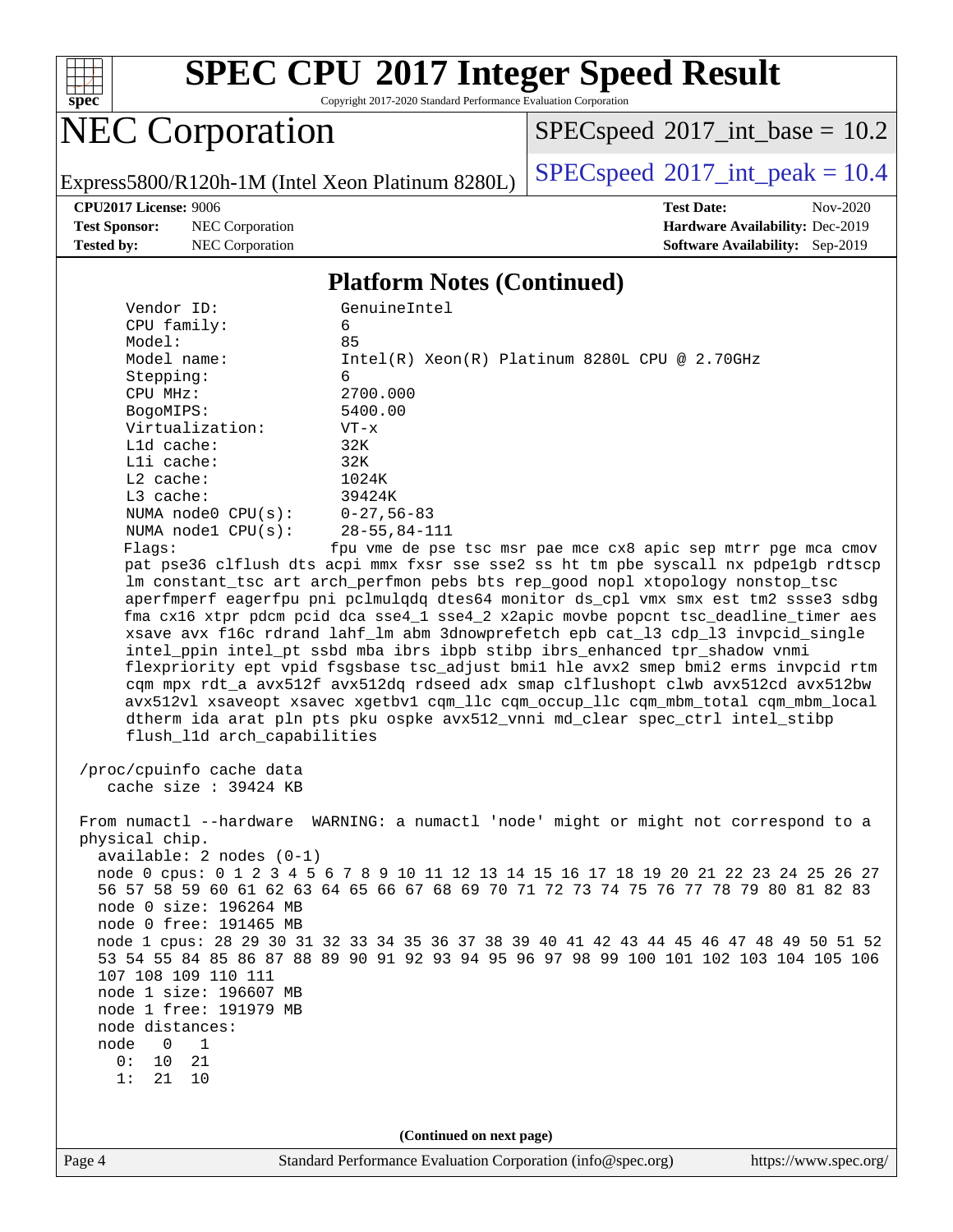

Copyright 2017-2020 Standard Performance Evaluation Corporation

## NEC Corporation

 $SPECspeed^{\circ}2017\_int\_base = 10.2$  $SPECspeed^{\circ}2017\_int\_base = 10.2$ 

Express5800/R120h-1M (Intel Xeon Platinum 8280L)  $\left|$  [SPECspeed](http://www.spec.org/auto/cpu2017/Docs/result-fields.html#SPECspeed2017intpeak)®[2017\\_int\\_peak = 1](http://www.spec.org/auto/cpu2017/Docs/result-fields.html#SPECspeed2017intpeak)0.4

**[Test Sponsor:](http://www.spec.org/auto/cpu2017/Docs/result-fields.html#TestSponsor)** NEC Corporation **[Hardware Availability:](http://www.spec.org/auto/cpu2017/Docs/result-fields.html#HardwareAvailability)** Dec-2019 **[Tested by:](http://www.spec.org/auto/cpu2017/Docs/result-fields.html#Testedby)** NEC Corporation **[Software Availability:](http://www.spec.org/auto/cpu2017/Docs/result-fields.html#SoftwareAvailability)** Sep-2019

**[CPU2017 License:](http://www.spec.org/auto/cpu2017/Docs/result-fields.html#CPU2017License)** 9006 **[Test Date:](http://www.spec.org/auto/cpu2017/Docs/result-fields.html#TestDate)** Nov-2020

#### **[Platform Notes \(Continued\)](http://www.spec.org/auto/cpu2017/Docs/result-fields.html#PlatformNotes)**

Page 5 Standard Performance Evaluation Corporation [\(info@spec.org\)](mailto:info@spec.org) <https://www.spec.org/> From /proc/meminfo MemTotal: 395911944 kB HugePages\_Total: 0 Hugepagesize: 2048 kB From /etc/\*release\* /etc/\*version\* os-release: NAME="Red Hat Enterprise Linux Server" VERSION="7.7 (Maipo)" ID="rhel" ID\_LIKE="fedora" VARIANT="Server" VARIANT\_ID="server" VERSION\_ID="7.7" PRETTY\_NAME="Red Hat Enterprise Linux Server 7.7 (Maipo)" redhat-release: Red Hat Enterprise Linux Server release 7.7 (Maipo) system-release: Red Hat Enterprise Linux Server release 7.7 (Maipo) system-release-cpe: cpe:/o:redhat:enterprise\_linux:7.7:ga:server uname -a: Linux r120h1m 3.10.0-1062.1.1.el7.x86\_64 #1 SMP Tue Aug 13 18:39:59 UTC 2019 x86\_64 x86\_64 x86\_64 GNU/Linux Kernel self-reported vulnerability status: CVE-2018-3620 (L1 Terminal Fault): Not affected Microarchitectural Data Sampling: Not affected CVE-2017-5754 (Meltdown): Not affected CVE-2018-3639 (Speculative Store Bypass): Mitigation: Speculative Store Bypass disabled via prctl and seccomp CVE-2017-5753 (Spectre variant 1): Mitigation: Load fences, usercopy/swapgs barriers and \_\_user pointer sanitization CVE-2017-5715 (Spectre variant 2): Mitigation: Full retpoline, IBPB run-level 3 Nov 18 17:24 SPEC is set to: /home/cpu2017 Filesystem Type Size Used Avail Use% Mounted on /dev/sda3 ext4 908G 255G 608G 30% / From /sys/devices/virtual/dmi/id BIOS: NEC U32 03/09/2020 Vendor: NEC Product: Express5800/R120h-1M Serial: JPN0084094 Additional information from dmidecode follows. WARNING: Use caution when you interpret **(Continued on next page)**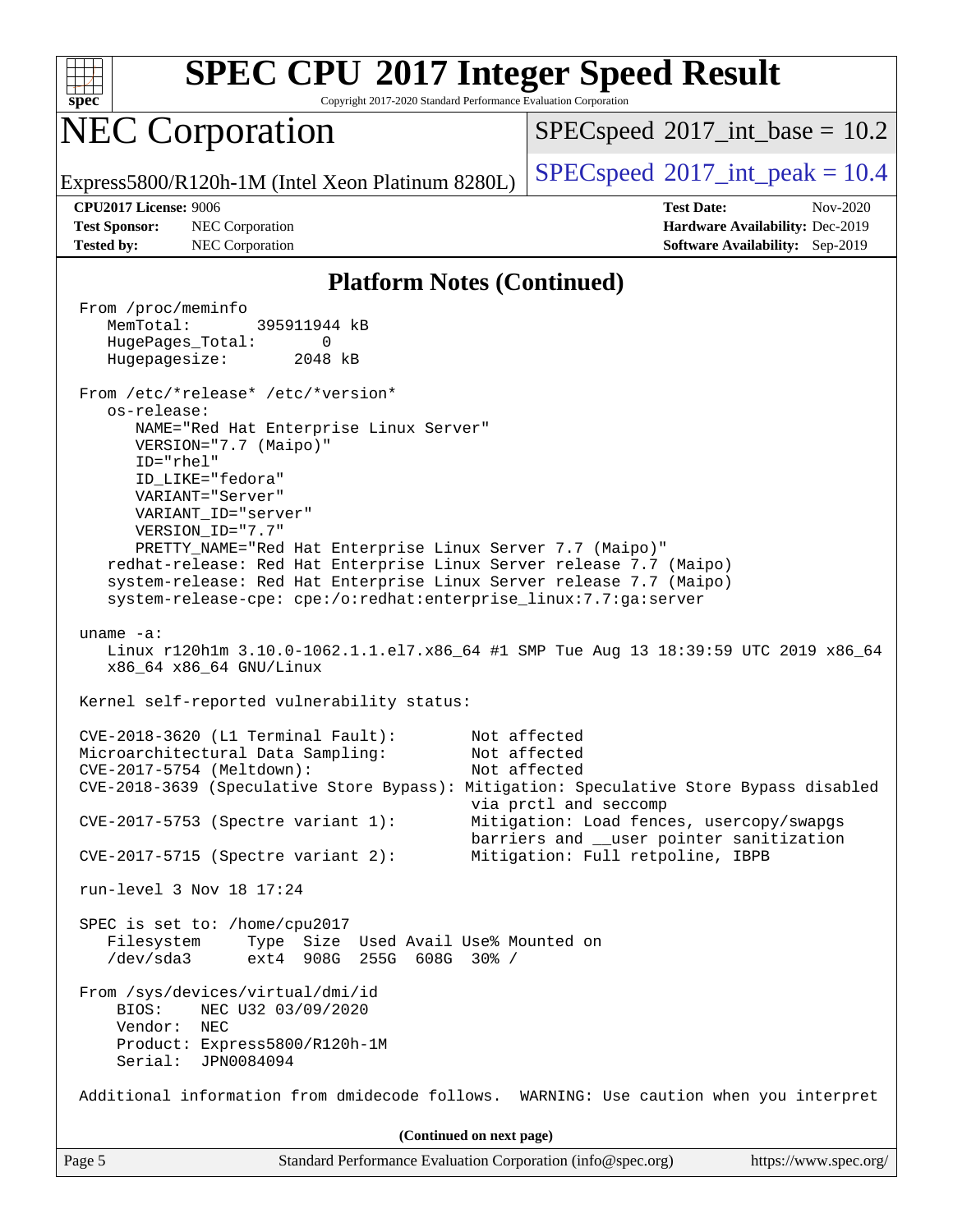

Copyright 2017-2020 Standard Performance Evaluation Corporation

### NEC Corporation

 $SPECspeed^{\circledcirc}2017\_int\_base = 10.2$  $SPECspeed^{\circledcirc}2017\_int\_base = 10.2$ 

Express5800/R120h-1M (Intel Xeon Platinum 8280L)  $\left|$  [SPECspeed](http://www.spec.org/auto/cpu2017/Docs/result-fields.html#SPECspeed2017intpeak)®[2017\\_int\\_peak = 1](http://www.spec.org/auto/cpu2017/Docs/result-fields.html#SPECspeed2017intpeak)0.4

**[Test Sponsor:](http://www.spec.org/auto/cpu2017/Docs/result-fields.html#TestSponsor)** NEC Corporation **[Hardware Availability:](http://www.spec.org/auto/cpu2017/Docs/result-fields.html#HardwareAvailability)** Dec-2019 **[Tested by:](http://www.spec.org/auto/cpu2017/Docs/result-fields.html#Testedby)** NEC Corporation **[Software Availability:](http://www.spec.org/auto/cpu2017/Docs/result-fields.html#SoftwareAvailability)** Sep-2019

**[CPU2017 License:](http://www.spec.org/auto/cpu2017/Docs/result-fields.html#CPU2017License)** 9006 **[Test Date:](http://www.spec.org/auto/cpu2017/Docs/result-fields.html#TestDate)** Nov-2020

#### **[Platform Notes \(Continued\)](http://www.spec.org/auto/cpu2017/Docs/result-fields.html#PlatformNotes)**

 this section. The 'dmidecode' program reads system data which is "intended to allow hardware to be accurately determined", but the intent may not be met, as there are frequent changes to hardware, firmware, and the "DMTF SMBIOS" standard. Memory:

24x HPE P03050-091 16 GB 2 rank 2933

(End of data from sysinfo program)

#### **[Compiler Version Notes](http://www.spec.org/auto/cpu2017/Docs/result-fields.html#CompilerVersionNotes)**

============================================================================== C | 600.perlbench\_s(base, peak) 602.gcc\_s(base, peak) 605.mcf\_s(base, | peak) 625.x264\_s(base, peak) 657.xz\_s(base, peak) ------------------------------------------------------------------------------ Intel(R) C Intel(R) 64 Compiler for applications running on Intel(R) 64, Version 19.0.4.227 Build 20190416 Copyright (C) 1985-2019 Intel Corporation. All rights reserved. ------------------------------------------------------------------------------ ============================================================================== C++ | 620.omnetpp\_s(base, peak) 623.xalancbmk\_s(base, peak) | 631.deepsjeng\_s(base, peak) 641.leela\_s(base, peak)

------------------------------------------------------------------------------ Intel(R)  $C++$  Intel(R) 64 Compiler for applications running on Intel(R) 64, Version 19.0.4.227 Build 20190416 Copyright (C) 1985-2019 Intel Corporation. All rights reserved.

------------------------------------------------------------------------------

==============================================================================

Fortran | 648.exchange2\_s(base, peak)

------------------------------------------------------------------------------ Intel(R) Fortran Intel(R) 64 Compiler for applications running on Intel(R) 64, Version 19.0.4.227 Build 20190416 Copyright (C) 1985-2019 Intel Corporation. All rights reserved. ------------------------------------------------------------------------------

### **[Base Compiler Invocation](http://www.spec.org/auto/cpu2017/Docs/result-fields.html#BaseCompilerInvocation)**

[C benchmarks](http://www.spec.org/auto/cpu2017/Docs/result-fields.html#Cbenchmarks): [icc -m64 -std=c11](http://www.spec.org/cpu2017/results/res2020q4/cpu2017-20201123-24440.flags.html#user_CCbase_intel_icc_64bit_c11_33ee0cdaae7deeeab2a9725423ba97205ce30f63b9926c2519791662299b76a0318f32ddfffdc46587804de3178b4f9328c46fa7c2b0cd779d7a61945c91cd35)

[C++ benchmarks:](http://www.spec.org/auto/cpu2017/Docs/result-fields.html#CXXbenchmarks) [icpc -m64](http://www.spec.org/cpu2017/results/res2020q4/cpu2017-20201123-24440.flags.html#user_CXXbase_intel_icpc_64bit_4ecb2543ae3f1412ef961e0650ca070fec7b7afdcd6ed48761b84423119d1bf6bdf5cad15b44d48e7256388bc77273b966e5eb805aefd121eb22e9299b2ec9d9)

**(Continued on next page)**

Page 6 Standard Performance Evaluation Corporation [\(info@spec.org\)](mailto:info@spec.org) <https://www.spec.org/>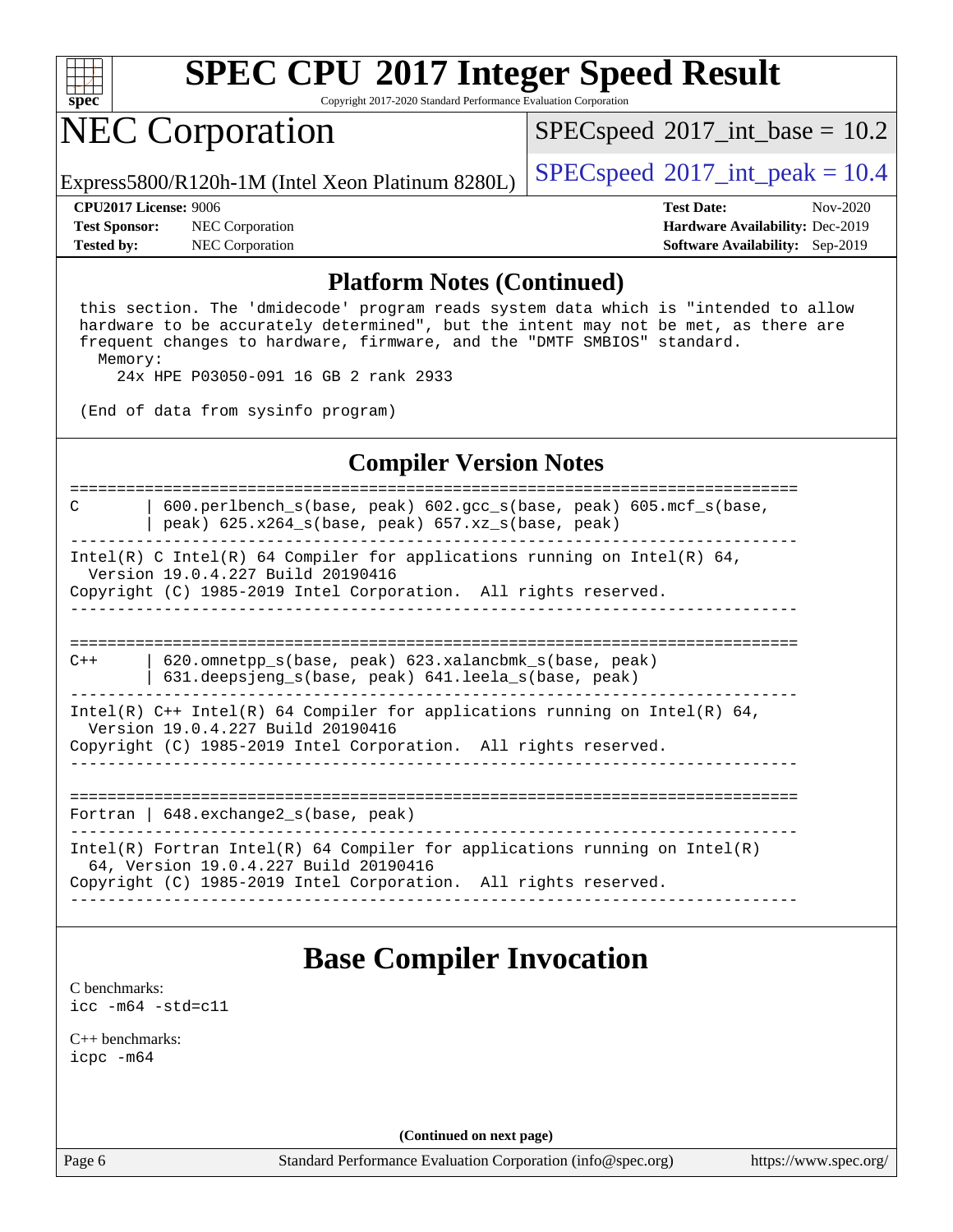

Copyright 2017-2020 Standard Performance Evaluation Corporation

## NEC Corporation

 $SPECspeed^{\circ}2017\_int\_base = 10.2$  $SPECspeed^{\circ}2017\_int\_base = 10.2$ 

Express5800/R120h-1M (Intel Xeon Platinum 8280L)  $\left|$  [SPECspeed](http://www.spec.org/auto/cpu2017/Docs/result-fields.html#SPECspeed2017intpeak)®[2017\\_int\\_peak = 1](http://www.spec.org/auto/cpu2017/Docs/result-fields.html#SPECspeed2017intpeak)0.4

**[CPU2017 License:](http://www.spec.org/auto/cpu2017/Docs/result-fields.html#CPU2017License)** 9006 **[Test Date:](http://www.spec.org/auto/cpu2017/Docs/result-fields.html#TestDate)** Nov-2020 **[Test Sponsor:](http://www.spec.org/auto/cpu2017/Docs/result-fields.html#TestSponsor)** NEC Corporation **[Hardware Availability:](http://www.spec.org/auto/cpu2017/Docs/result-fields.html#HardwareAvailability)** Dec-2019 **[Tested by:](http://www.spec.org/auto/cpu2017/Docs/result-fields.html#Testedby)** NEC Corporation **[Software Availability:](http://www.spec.org/auto/cpu2017/Docs/result-fields.html#SoftwareAvailability)** Sep-2019

### **[Base Compiler Invocation \(Continued\)](http://www.spec.org/auto/cpu2017/Docs/result-fields.html#BaseCompilerInvocation)**

[Fortran benchmarks](http://www.spec.org/auto/cpu2017/Docs/result-fields.html#Fortranbenchmarks): [ifort -m64](http://www.spec.org/cpu2017/results/res2020q4/cpu2017-20201123-24440.flags.html#user_FCbase_intel_ifort_64bit_24f2bb282fbaeffd6157abe4f878425411749daecae9a33200eee2bee2fe76f3b89351d69a8130dd5949958ce389cf37ff59a95e7a40d588e8d3a57e0c3fd751)

**[Base Portability Flags](http://www.spec.org/auto/cpu2017/Docs/result-fields.html#BasePortabilityFlags)**

 600.perlbench\_s: [-DSPEC\\_LP64](http://www.spec.org/cpu2017/results/res2020q4/cpu2017-20201123-24440.flags.html#b600.perlbench_s_basePORTABILITY_DSPEC_LP64) [-DSPEC\\_LINUX\\_X64](http://www.spec.org/cpu2017/results/res2020q4/cpu2017-20201123-24440.flags.html#b600.perlbench_s_baseCPORTABILITY_DSPEC_LINUX_X64) 602.gcc\_s: [-DSPEC\\_LP64](http://www.spec.org/cpu2017/results/res2020q4/cpu2017-20201123-24440.flags.html#suite_basePORTABILITY602_gcc_s_DSPEC_LP64) 605.mcf\_s: [-DSPEC\\_LP64](http://www.spec.org/cpu2017/results/res2020q4/cpu2017-20201123-24440.flags.html#suite_basePORTABILITY605_mcf_s_DSPEC_LP64) 620.omnetpp\_s: [-DSPEC\\_LP64](http://www.spec.org/cpu2017/results/res2020q4/cpu2017-20201123-24440.flags.html#suite_basePORTABILITY620_omnetpp_s_DSPEC_LP64) 623.xalancbmk\_s: [-DSPEC\\_LP64](http://www.spec.org/cpu2017/results/res2020q4/cpu2017-20201123-24440.flags.html#suite_basePORTABILITY623_xalancbmk_s_DSPEC_LP64) [-DSPEC\\_LINUX](http://www.spec.org/cpu2017/results/res2020q4/cpu2017-20201123-24440.flags.html#b623.xalancbmk_s_baseCXXPORTABILITY_DSPEC_LINUX) 625.x264\_s: [-DSPEC\\_LP64](http://www.spec.org/cpu2017/results/res2020q4/cpu2017-20201123-24440.flags.html#suite_basePORTABILITY625_x264_s_DSPEC_LP64) 631.deepsjeng\_s: [-DSPEC\\_LP64](http://www.spec.org/cpu2017/results/res2020q4/cpu2017-20201123-24440.flags.html#suite_basePORTABILITY631_deepsjeng_s_DSPEC_LP64) 641.leela\_s: [-DSPEC\\_LP64](http://www.spec.org/cpu2017/results/res2020q4/cpu2017-20201123-24440.flags.html#suite_basePORTABILITY641_leela_s_DSPEC_LP64) 648.exchange2\_s: [-DSPEC\\_LP64](http://www.spec.org/cpu2017/results/res2020q4/cpu2017-20201123-24440.flags.html#suite_basePORTABILITY648_exchange2_s_DSPEC_LP64) 657.xz\_s: [-DSPEC\\_LP64](http://www.spec.org/cpu2017/results/res2020q4/cpu2017-20201123-24440.flags.html#suite_basePORTABILITY657_xz_s_DSPEC_LP64)

### **[Base Optimization Flags](http://www.spec.org/auto/cpu2017/Docs/result-fields.html#BaseOptimizationFlags)**

#### [C benchmarks](http://www.spec.org/auto/cpu2017/Docs/result-fields.html#Cbenchmarks):

[-Wl,-z,muldefs](http://www.spec.org/cpu2017/results/res2020q4/cpu2017-20201123-24440.flags.html#user_CCbase_link_force_multiple1_b4cbdb97b34bdee9ceefcfe54f4c8ea74255f0b02a4b23e853cdb0e18eb4525ac79b5a88067c842dd0ee6996c24547a27a4b99331201badda8798ef8a743f577) [-xCORE-AVX512](http://www.spec.org/cpu2017/results/res2020q4/cpu2017-20201123-24440.flags.html#user_CCbase_f-xCORE-AVX512) [-ipo](http://www.spec.org/cpu2017/results/res2020q4/cpu2017-20201123-24440.flags.html#user_CCbase_f-ipo) [-O3](http://www.spec.org/cpu2017/results/res2020q4/cpu2017-20201123-24440.flags.html#user_CCbase_f-O3) [-no-prec-div](http://www.spec.org/cpu2017/results/res2020q4/cpu2017-20201123-24440.flags.html#user_CCbase_f-no-prec-div) [-qopt-mem-layout-trans=4](http://www.spec.org/cpu2017/results/res2020q4/cpu2017-20201123-24440.flags.html#user_CCbase_f-qopt-mem-layout-trans_fa39e755916c150a61361b7846f310bcdf6f04e385ef281cadf3647acec3f0ae266d1a1d22d972a7087a248fd4e6ca390a3634700869573d231a252c784941a8) [-qopenmp](http://www.spec.org/cpu2017/results/res2020q4/cpu2017-20201123-24440.flags.html#user_CCbase_qopenmp_16be0c44f24f464004c6784a7acb94aca937f053568ce72f94b139a11c7c168634a55f6653758ddd83bcf7b8463e8028bb0b48b77bcddc6b78d5d95bb1df2967) [-DSPEC\\_OPENMP](http://www.spec.org/cpu2017/results/res2020q4/cpu2017-20201123-24440.flags.html#suite_CCbase_DSPEC_OPENMP) [-L/usr/local/je5.0.1-64/lib](http://www.spec.org/cpu2017/results/res2020q4/cpu2017-20201123-24440.flags.html#user_CCbase_jemalloc_link_path64_4b10a636b7bce113509b17f3bd0d6226c5fb2346b9178c2d0232c14f04ab830f976640479e5c33dc2bcbbdad86ecfb6634cbbd4418746f06f368b512fced5394) [-ljemalloc](http://www.spec.org/cpu2017/results/res2020q4/cpu2017-20201123-24440.flags.html#user_CCbase_jemalloc_link_lib_d1249b907c500fa1c0672f44f562e3d0f79738ae9e3c4a9c376d49f265a04b9c99b167ecedbf6711b3085be911c67ff61f150a17b3472be731631ba4d0471706)

#### [C++ benchmarks:](http://www.spec.org/auto/cpu2017/Docs/result-fields.html#CXXbenchmarks)

[-Wl,-z,muldefs](http://www.spec.org/cpu2017/results/res2020q4/cpu2017-20201123-24440.flags.html#user_CXXbase_link_force_multiple1_b4cbdb97b34bdee9ceefcfe54f4c8ea74255f0b02a4b23e853cdb0e18eb4525ac79b5a88067c842dd0ee6996c24547a27a4b99331201badda8798ef8a743f577) [-xCORE-AVX512](http://www.spec.org/cpu2017/results/res2020q4/cpu2017-20201123-24440.flags.html#user_CXXbase_f-xCORE-AVX512) [-ipo](http://www.spec.org/cpu2017/results/res2020q4/cpu2017-20201123-24440.flags.html#user_CXXbase_f-ipo) [-O3](http://www.spec.org/cpu2017/results/res2020q4/cpu2017-20201123-24440.flags.html#user_CXXbase_f-O3) [-no-prec-div](http://www.spec.org/cpu2017/results/res2020q4/cpu2017-20201123-24440.flags.html#user_CXXbase_f-no-prec-div) [-qopt-mem-layout-trans=4](http://www.spec.org/cpu2017/results/res2020q4/cpu2017-20201123-24440.flags.html#user_CXXbase_f-qopt-mem-layout-trans_fa39e755916c150a61361b7846f310bcdf6f04e385ef281cadf3647acec3f0ae266d1a1d22d972a7087a248fd4e6ca390a3634700869573d231a252c784941a8) [-L/usr/local/IntelCompiler19/compilers\\_and\\_libraries\\_2019.4.227/linux/compiler/lib/intel64](http://www.spec.org/cpu2017/results/res2020q4/cpu2017-20201123-24440.flags.html#user_CXXbase_qkmalloc_link_0ffe0cb02c68ef1b443a077c7888c10c67ca0d1dd7138472156f06a085bbad385f78d49618ad55dca9db3b1608e84afc2f69b4003b1d1ca498a9fc1462ccefda) [-lqkmalloc](http://www.spec.org/cpu2017/results/res2020q4/cpu2017-20201123-24440.flags.html#user_CXXbase_qkmalloc_link_lib_79a818439969f771c6bc311cfd333c00fc099dad35c030f5aab9dda831713d2015205805422f83de8875488a2991c0a156aaa600e1f9138f8fc37004abc96dc5)

#### [Fortran benchmarks:](http://www.spec.org/auto/cpu2017/Docs/result-fields.html#Fortranbenchmarks)

[-xCORE-AVX512](http://www.spec.org/cpu2017/results/res2020q4/cpu2017-20201123-24440.flags.html#user_FCbase_f-xCORE-AVX512) [-ipo](http://www.spec.org/cpu2017/results/res2020q4/cpu2017-20201123-24440.flags.html#user_FCbase_f-ipo) [-O3](http://www.spec.org/cpu2017/results/res2020q4/cpu2017-20201123-24440.flags.html#user_FCbase_f-O3) [-no-prec-div](http://www.spec.org/cpu2017/results/res2020q4/cpu2017-20201123-24440.flags.html#user_FCbase_f-no-prec-div) [-qopt-mem-layout-trans=4](http://www.spec.org/cpu2017/results/res2020q4/cpu2017-20201123-24440.flags.html#user_FCbase_f-qopt-mem-layout-trans_fa39e755916c150a61361b7846f310bcdf6f04e385ef281cadf3647acec3f0ae266d1a1d22d972a7087a248fd4e6ca390a3634700869573d231a252c784941a8) [-nostandard-realloc-lhs](http://www.spec.org/cpu2017/results/res2020q4/cpu2017-20201123-24440.flags.html#user_FCbase_f_2003_std_realloc_82b4557e90729c0f113870c07e44d33d6f5a304b4f63d4c15d2d0f1fab99f5daaed73bdb9275d9ae411527f28b936061aa8b9c8f2d63842963b95c9dd6426b8a)

### **[Peak Compiler Invocation](http://www.spec.org/auto/cpu2017/Docs/result-fields.html#PeakCompilerInvocation)**

[C benchmarks](http://www.spec.org/auto/cpu2017/Docs/result-fields.html#Cbenchmarks): [icc -m64 -std=c11](http://www.spec.org/cpu2017/results/res2020q4/cpu2017-20201123-24440.flags.html#user_CCpeak_intel_icc_64bit_c11_33ee0cdaae7deeeab2a9725423ba97205ce30f63b9926c2519791662299b76a0318f32ddfffdc46587804de3178b4f9328c46fa7c2b0cd779d7a61945c91cd35)

[C++ benchmarks:](http://www.spec.org/auto/cpu2017/Docs/result-fields.html#CXXbenchmarks) [icpc -m64](http://www.spec.org/cpu2017/results/res2020q4/cpu2017-20201123-24440.flags.html#user_CXXpeak_intel_icpc_64bit_4ecb2543ae3f1412ef961e0650ca070fec7b7afdcd6ed48761b84423119d1bf6bdf5cad15b44d48e7256388bc77273b966e5eb805aefd121eb22e9299b2ec9d9)

**(Continued on next page)**

Page 7 Standard Performance Evaluation Corporation [\(info@spec.org\)](mailto:info@spec.org) <https://www.spec.org/>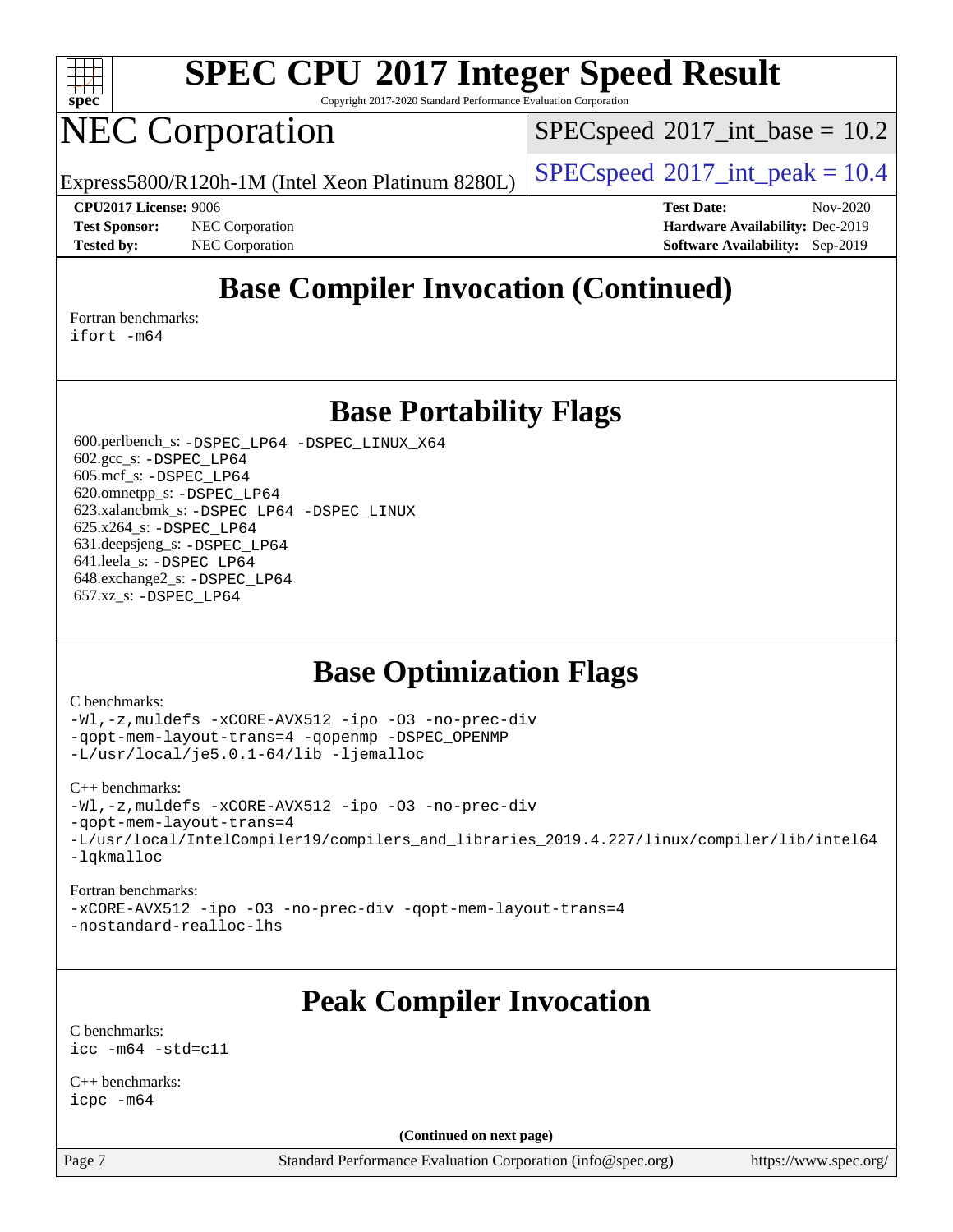

Copyright 2017-2020 Standard Performance Evaluation Corporation

## NEC Corporation

 $SPECspeed^{\circ}2017\_int\_base = 10.2$  $SPECspeed^{\circ}2017\_int\_base = 10.2$ 

Express5800/R120h-1M (Intel Xeon Platinum 8280L)  $\left|$  [SPECspeed](http://www.spec.org/auto/cpu2017/Docs/result-fields.html#SPECspeed2017intpeak)®[2017\\_int\\_peak = 1](http://www.spec.org/auto/cpu2017/Docs/result-fields.html#SPECspeed2017intpeak)0.4

**[CPU2017 License:](http://www.spec.org/auto/cpu2017/Docs/result-fields.html#CPU2017License)** 9006 **[Test Date:](http://www.spec.org/auto/cpu2017/Docs/result-fields.html#TestDate)** Nov-2020 **[Test Sponsor:](http://www.spec.org/auto/cpu2017/Docs/result-fields.html#TestSponsor)** NEC Corporation **[Hardware Availability:](http://www.spec.org/auto/cpu2017/Docs/result-fields.html#HardwareAvailability)** Dec-2019 **[Tested by:](http://www.spec.org/auto/cpu2017/Docs/result-fields.html#Testedby)** NEC Corporation **[Software Availability:](http://www.spec.org/auto/cpu2017/Docs/result-fields.html#SoftwareAvailability)** Sep-2019

### **[Peak Compiler Invocation \(Continued\)](http://www.spec.org/auto/cpu2017/Docs/result-fields.html#PeakCompilerInvocation)**

[Fortran benchmarks](http://www.spec.org/auto/cpu2017/Docs/result-fields.html#Fortranbenchmarks): [ifort -m64](http://www.spec.org/cpu2017/results/res2020q4/cpu2017-20201123-24440.flags.html#user_FCpeak_intel_ifort_64bit_24f2bb282fbaeffd6157abe4f878425411749daecae9a33200eee2bee2fe76f3b89351d69a8130dd5949958ce389cf37ff59a95e7a40d588e8d3a57e0c3fd751)

### **[Peak Portability Flags](http://www.spec.org/auto/cpu2017/Docs/result-fields.html#PeakPortabilityFlags)**

Same as Base Portability Flags

### **[Peak Optimization Flags](http://www.spec.org/auto/cpu2017/Docs/result-fields.html#PeakOptimizationFlags)**

[C benchmarks](http://www.spec.org/auto/cpu2017/Docs/result-fields.html#Cbenchmarks):

 $600.\text{perlbench}\_\text{s}: -W1$ ,  $-z$ , muldefs  $-\text{prof-gen(pass 1)} -\text{prof-use(pass 2)} -\text{O2}$ [-xCORE-AVX512](http://www.spec.org/cpu2017/results/res2020q4/cpu2017-20201123-24440.flags.html#user_peakPASS2_COPTIMIZE600_perlbench_s_f-xCORE-AVX512) [-qopt-mem-layout-trans=4](http://www.spec.org/cpu2017/results/res2020q4/cpu2017-20201123-24440.flags.html#user_peakPASS1_COPTIMIZEPASS2_COPTIMIZE600_perlbench_s_f-qopt-mem-layout-trans_fa39e755916c150a61361b7846f310bcdf6f04e385ef281cadf3647acec3f0ae266d1a1d22d972a7087a248fd4e6ca390a3634700869573d231a252c784941a8) [-ipo](http://www.spec.org/cpu2017/results/res2020q4/cpu2017-20201123-24440.flags.html#user_peakPASS2_COPTIMIZE600_perlbench_s_f-ipo) [-O3](http://www.spec.org/cpu2017/results/res2020q4/cpu2017-20201123-24440.flags.html#user_peakPASS2_COPTIMIZE600_perlbench_s_f-O3) [-no-prec-div](http://www.spec.org/cpu2017/results/res2020q4/cpu2017-20201123-24440.flags.html#user_peakPASS2_COPTIMIZE600_perlbench_s_f-no-prec-div) [-DSPEC\\_SUPPRESS\\_OPENMP](http://www.spec.org/cpu2017/results/res2020q4/cpu2017-20201123-24440.flags.html#suite_peakPASS1_COPTIMIZE600_perlbench_s_DSPEC_SUPPRESS_OPENMP) [-qopenmp](http://www.spec.org/cpu2017/results/res2020q4/cpu2017-20201123-24440.flags.html#user_peakPASS2_COPTIMIZE600_perlbench_s_qopenmp_16be0c44f24f464004c6784a7acb94aca937f053568ce72f94b139a11c7c168634a55f6653758ddd83bcf7b8463e8028bb0b48b77bcddc6b78d5d95bb1df2967) [-DSPEC\\_OPENMP](http://www.spec.org/cpu2017/results/res2020q4/cpu2017-20201123-24440.flags.html#suite_peakPASS2_COPTIMIZE600_perlbench_s_DSPEC_OPENMP) [-fno-strict-overflow](http://www.spec.org/cpu2017/results/res2020q4/cpu2017-20201123-24440.flags.html#user_peakEXTRA_OPTIMIZE600_perlbench_s_f-fno-strict-overflow) [-L/usr/local/je5.0.1-64/lib](http://www.spec.org/cpu2017/results/res2020q4/cpu2017-20201123-24440.flags.html#user_peakEXTRA_LIBS600_perlbench_s_jemalloc_link_path64_4b10a636b7bce113509b17f3bd0d6226c5fb2346b9178c2d0232c14f04ab830f976640479e5c33dc2bcbbdad86ecfb6634cbbd4418746f06f368b512fced5394) [-ljemalloc](http://www.spec.org/cpu2017/results/res2020q4/cpu2017-20201123-24440.flags.html#user_peakEXTRA_LIBS600_perlbench_s_jemalloc_link_lib_d1249b907c500fa1c0672f44f562e3d0f79738ae9e3c4a9c376d49f265a04b9c99b167ecedbf6711b3085be911c67ff61f150a17b3472be731631ba4d0471706) 602.gcc\_s: [-Wl,-z,muldefs](http://www.spec.org/cpu2017/results/res2020q4/cpu2017-20201123-24440.flags.html#user_peakEXTRA_LDFLAGS602_gcc_s_link_force_multiple1_b4cbdb97b34bdee9ceefcfe54f4c8ea74255f0b02a4b23e853cdb0e18eb4525ac79b5a88067c842dd0ee6996c24547a27a4b99331201badda8798ef8a743f577) [-prof-gen](http://www.spec.org/cpu2017/results/res2020q4/cpu2017-20201123-24440.flags.html#user_peakPASS1_CFLAGSPASS1_LDFLAGS602_gcc_s_prof_gen_5aa4926d6013ddb2a31985c654b3eb18169fc0c6952a63635c234f711e6e63dd76e94ad52365559451ec499a2cdb89e4dc58ba4c67ef54ca681ffbe1461d6b36)(pass 1) [-prof-use](http://www.spec.org/cpu2017/results/res2020q4/cpu2017-20201123-24440.flags.html#user_peakPASS2_CFLAGSPASS2_LDFLAGS602_gcc_s_prof_use_1a21ceae95f36a2b53c25747139a6c16ca95bd9def2a207b4f0849963b97e94f5260e30a0c64f4bb623698870e679ca08317ef8150905d41bd88c6f78df73f19)(pass 2) [-O2](http://www.spec.org/cpu2017/results/res2020q4/cpu2017-20201123-24440.flags.html#user_peakPASS1_COPTIMIZE602_gcc_s_f-O2) [-xCORE-AVX512](http://www.spec.org/cpu2017/results/res2020q4/cpu2017-20201123-24440.flags.html#user_peakPASS2_COPTIMIZE602_gcc_s_f-xCORE-AVX512) [-qopt-mem-layout-trans=4](http://www.spec.org/cpu2017/results/res2020q4/cpu2017-20201123-24440.flags.html#user_peakPASS1_COPTIMIZEPASS2_COPTIMIZE602_gcc_s_f-qopt-mem-layout-trans_fa39e755916c150a61361b7846f310bcdf6f04e385ef281cadf3647acec3f0ae266d1a1d22d972a7087a248fd4e6ca390a3634700869573d231a252c784941a8) [-ipo](http://www.spec.org/cpu2017/results/res2020q4/cpu2017-20201123-24440.flags.html#user_peakPASS2_COPTIMIZE602_gcc_s_f-ipo) [-O3](http://www.spec.org/cpu2017/results/res2020q4/cpu2017-20201123-24440.flags.html#user_peakPASS2_COPTIMIZE602_gcc_s_f-O3) [-no-prec-div](http://www.spec.org/cpu2017/results/res2020q4/cpu2017-20201123-24440.flags.html#user_peakPASS2_COPTIMIZE602_gcc_s_f-no-prec-div) [-DSPEC\\_SUPPRESS\\_OPENMP](http://www.spec.org/cpu2017/results/res2020q4/cpu2017-20201123-24440.flags.html#suite_peakPASS1_COPTIMIZE602_gcc_s_DSPEC_SUPPRESS_OPENMP) [-L/usr/local/je5.0.1-64/lib](http://www.spec.org/cpu2017/results/res2020q4/cpu2017-20201123-24440.flags.html#user_peakEXTRA_LIBS602_gcc_s_jemalloc_link_path64_4b10a636b7bce113509b17f3bd0d6226c5fb2346b9178c2d0232c14f04ab830f976640479e5c33dc2bcbbdad86ecfb6634cbbd4418746f06f368b512fced5394) [-ljemalloc](http://www.spec.org/cpu2017/results/res2020q4/cpu2017-20201123-24440.flags.html#user_peakEXTRA_LIBS602_gcc_s_jemalloc_link_lib_d1249b907c500fa1c0672f44f562e3d0f79738ae9e3c4a9c376d49f265a04b9c99b167ecedbf6711b3085be911c67ff61f150a17b3472be731631ba4d0471706) 605.mcf\_s: [-Wl,-z,muldefs](http://www.spec.org/cpu2017/results/res2020q4/cpu2017-20201123-24440.flags.html#user_peakEXTRA_LDFLAGS605_mcf_s_link_force_multiple1_b4cbdb97b34bdee9ceefcfe54f4c8ea74255f0b02a4b23e853cdb0e18eb4525ac79b5a88067c842dd0ee6996c24547a27a4b99331201badda8798ef8a743f577) [-prof-gen](http://www.spec.org/cpu2017/results/res2020q4/cpu2017-20201123-24440.flags.html#user_peakPASS1_CFLAGSPASS1_LDFLAGS605_mcf_s_prof_gen_5aa4926d6013ddb2a31985c654b3eb18169fc0c6952a63635c234f711e6e63dd76e94ad52365559451ec499a2cdb89e4dc58ba4c67ef54ca681ffbe1461d6b36)(pass 1) [-prof-use](http://www.spec.org/cpu2017/results/res2020q4/cpu2017-20201123-24440.flags.html#user_peakPASS2_CFLAGSPASS2_LDFLAGS605_mcf_s_prof_use_1a21ceae95f36a2b53c25747139a6c16ca95bd9def2a207b4f0849963b97e94f5260e30a0c64f4bb623698870e679ca08317ef8150905d41bd88c6f78df73f19)(pass 2) [-ipo](http://www.spec.org/cpu2017/results/res2020q4/cpu2017-20201123-24440.flags.html#user_peakPASS1_COPTIMIZEPASS2_COPTIMIZE605_mcf_s_f-ipo) [-xCORE-AVX512](http://www.spec.org/cpu2017/results/res2020q4/cpu2017-20201123-24440.flags.html#user_peakPASS2_COPTIMIZE605_mcf_s_f-xCORE-AVX512) [-O3](http://www.spec.org/cpu2017/results/res2020q4/cpu2017-20201123-24440.flags.html#user_peakPASS1_COPTIMIZEPASS2_COPTIMIZE605_mcf_s_f-O3) [-no-prec-div](http://www.spec.org/cpu2017/results/res2020q4/cpu2017-20201123-24440.flags.html#user_peakPASS1_COPTIMIZEPASS2_COPTIMIZE605_mcf_s_f-no-prec-div) [-qopt-mem-layout-trans=4](http://www.spec.org/cpu2017/results/res2020q4/cpu2017-20201123-24440.flags.html#user_peakPASS1_COPTIMIZEPASS2_COPTIMIZE605_mcf_s_f-qopt-mem-layout-trans_fa39e755916c150a61361b7846f310bcdf6f04e385ef281cadf3647acec3f0ae266d1a1d22d972a7087a248fd4e6ca390a3634700869573d231a252c784941a8) [-DSPEC\\_SUPPRESS\\_OPENMP](http://www.spec.org/cpu2017/results/res2020q4/cpu2017-20201123-24440.flags.html#suite_peakPASS1_COPTIMIZE605_mcf_s_DSPEC_SUPPRESS_OPENMP) [-qopenmp](http://www.spec.org/cpu2017/results/res2020q4/cpu2017-20201123-24440.flags.html#user_peakPASS2_COPTIMIZE605_mcf_s_qopenmp_16be0c44f24f464004c6784a7acb94aca937f053568ce72f94b139a11c7c168634a55f6653758ddd83bcf7b8463e8028bb0b48b77bcddc6b78d5d95bb1df2967) [-DSPEC\\_OPENMP](http://www.spec.org/cpu2017/results/res2020q4/cpu2017-20201123-24440.flags.html#suite_peakPASS2_COPTIMIZE605_mcf_s_DSPEC_OPENMP) [-L/usr/local/je5.0.1-64/lib](http://www.spec.org/cpu2017/results/res2020q4/cpu2017-20201123-24440.flags.html#user_peakEXTRA_LIBS605_mcf_s_jemalloc_link_path64_4b10a636b7bce113509b17f3bd0d6226c5fb2346b9178c2d0232c14f04ab830f976640479e5c33dc2bcbbdad86ecfb6634cbbd4418746f06f368b512fced5394) [-ljemalloc](http://www.spec.org/cpu2017/results/res2020q4/cpu2017-20201123-24440.flags.html#user_peakEXTRA_LIBS605_mcf_s_jemalloc_link_lib_d1249b907c500fa1c0672f44f562e3d0f79738ae9e3c4a9c376d49f265a04b9c99b167ecedbf6711b3085be911c67ff61f150a17b3472be731631ba4d0471706) 625.x264\_s: [-Wl,-z,muldefs](http://www.spec.org/cpu2017/results/res2020q4/cpu2017-20201123-24440.flags.html#user_peakEXTRA_LDFLAGS625_x264_s_link_force_multiple1_b4cbdb97b34bdee9ceefcfe54f4c8ea74255f0b02a4b23e853cdb0e18eb4525ac79b5a88067c842dd0ee6996c24547a27a4b99331201badda8798ef8a743f577) [-xCORE-AVX512](http://www.spec.org/cpu2017/results/res2020q4/cpu2017-20201123-24440.flags.html#user_peakCOPTIMIZE625_x264_s_f-xCORE-AVX512) [-ipo](http://www.spec.org/cpu2017/results/res2020q4/cpu2017-20201123-24440.flags.html#user_peakCOPTIMIZE625_x264_s_f-ipo) [-O3](http://www.spec.org/cpu2017/results/res2020q4/cpu2017-20201123-24440.flags.html#user_peakCOPTIMIZE625_x264_s_f-O3) [-no-prec-div](http://www.spec.org/cpu2017/results/res2020q4/cpu2017-20201123-24440.flags.html#user_peakCOPTIMIZE625_x264_s_f-no-prec-div) [-qopt-mem-layout-trans=4](http://www.spec.org/cpu2017/results/res2020q4/cpu2017-20201123-24440.flags.html#user_peakCOPTIMIZE625_x264_s_f-qopt-mem-layout-trans_fa39e755916c150a61361b7846f310bcdf6f04e385ef281cadf3647acec3f0ae266d1a1d22d972a7087a248fd4e6ca390a3634700869573d231a252c784941a8) [-qopenmp](http://www.spec.org/cpu2017/results/res2020q4/cpu2017-20201123-24440.flags.html#user_peakCOPTIMIZE625_x264_s_qopenmp_16be0c44f24f464004c6784a7acb94aca937f053568ce72f94b139a11c7c168634a55f6653758ddd83bcf7b8463e8028bb0b48b77bcddc6b78d5d95bb1df2967) [-DSPEC\\_OPENMP](http://www.spec.org/cpu2017/results/res2020q4/cpu2017-20201123-24440.flags.html#suite_peakCOPTIMIZE625_x264_s_DSPEC_OPENMP) [-L/usr/local/je5.0.1-64/lib](http://www.spec.org/cpu2017/results/res2020q4/cpu2017-20201123-24440.flags.html#user_peakEXTRA_LIBS625_x264_s_jemalloc_link_path64_4b10a636b7bce113509b17f3bd0d6226c5fb2346b9178c2d0232c14f04ab830f976640479e5c33dc2bcbbdad86ecfb6634cbbd4418746f06f368b512fced5394) [-ljemalloc](http://www.spec.org/cpu2017/results/res2020q4/cpu2017-20201123-24440.flags.html#user_peakEXTRA_LIBS625_x264_s_jemalloc_link_lib_d1249b907c500fa1c0672f44f562e3d0f79738ae9e3c4a9c376d49f265a04b9c99b167ecedbf6711b3085be911c67ff61f150a17b3472be731631ba4d0471706)  $657.xz_s: -Wl, -z,$  muldefs  $-prof-qen(pass 1)$   $-prof-use(pass 2)$  $-prof-use(pass 2)$  [-O2](http://www.spec.org/cpu2017/results/res2020q4/cpu2017-20201123-24440.flags.html#user_peakPASS1_COPTIMIZE657_xz_s_f-O2)

[-xCORE-AVX512](http://www.spec.org/cpu2017/results/res2020q4/cpu2017-20201123-24440.flags.html#user_peakPASS2_COPTIMIZE657_xz_s_f-xCORE-AVX512) [-qopt-mem-layout-trans=4](http://www.spec.org/cpu2017/results/res2020q4/cpu2017-20201123-24440.flags.html#user_peakPASS1_COPTIMIZEPASS2_COPTIMIZE657_xz_s_f-qopt-mem-layout-trans_fa39e755916c150a61361b7846f310bcdf6f04e385ef281cadf3647acec3f0ae266d1a1d22d972a7087a248fd4e6ca390a3634700869573d231a252c784941a8) [-ipo](http://www.spec.org/cpu2017/results/res2020q4/cpu2017-20201123-24440.flags.html#user_peakPASS2_COPTIMIZE657_xz_s_f-ipo) [-O3](http://www.spec.org/cpu2017/results/res2020q4/cpu2017-20201123-24440.flags.html#user_peakPASS2_COPTIMIZE657_xz_s_f-O3) [-no-prec-div](http://www.spec.org/cpu2017/results/res2020q4/cpu2017-20201123-24440.flags.html#user_peakPASS2_COPTIMIZE657_xz_s_f-no-prec-div) [-DSPEC\\_SUPPRESS\\_OPENMP](http://www.spec.org/cpu2017/results/res2020q4/cpu2017-20201123-24440.flags.html#suite_peakPASS1_COPTIMIZE657_xz_s_DSPEC_SUPPRESS_OPENMP) [-qopenmp](http://www.spec.org/cpu2017/results/res2020q4/cpu2017-20201123-24440.flags.html#user_peakPASS2_COPTIMIZE657_xz_s_qopenmp_16be0c44f24f464004c6784a7acb94aca937f053568ce72f94b139a11c7c168634a55f6653758ddd83bcf7b8463e8028bb0b48b77bcddc6b78d5d95bb1df2967) [-DSPEC\\_OPENMP](http://www.spec.org/cpu2017/results/res2020q4/cpu2017-20201123-24440.flags.html#suite_peakPASS2_COPTIMIZE657_xz_s_DSPEC_OPENMP) [-L/usr/local/je5.0.1-64/lib](http://www.spec.org/cpu2017/results/res2020q4/cpu2017-20201123-24440.flags.html#user_peakEXTRA_LIBS657_xz_s_jemalloc_link_path64_4b10a636b7bce113509b17f3bd0d6226c5fb2346b9178c2d0232c14f04ab830f976640479e5c33dc2bcbbdad86ecfb6634cbbd4418746f06f368b512fced5394) [-ljemalloc](http://www.spec.org/cpu2017/results/res2020q4/cpu2017-20201123-24440.flags.html#user_peakEXTRA_LIBS657_xz_s_jemalloc_link_lib_d1249b907c500fa1c0672f44f562e3d0f79738ae9e3c4a9c376d49f265a04b9c99b167ecedbf6711b3085be911c67ff61f150a17b3472be731631ba4d0471706)

[C++ benchmarks:](http://www.spec.org/auto/cpu2017/Docs/result-fields.html#CXXbenchmarks)

 $620.$ omnetpp\_s: basepeak = yes

**(Continued on next page)**